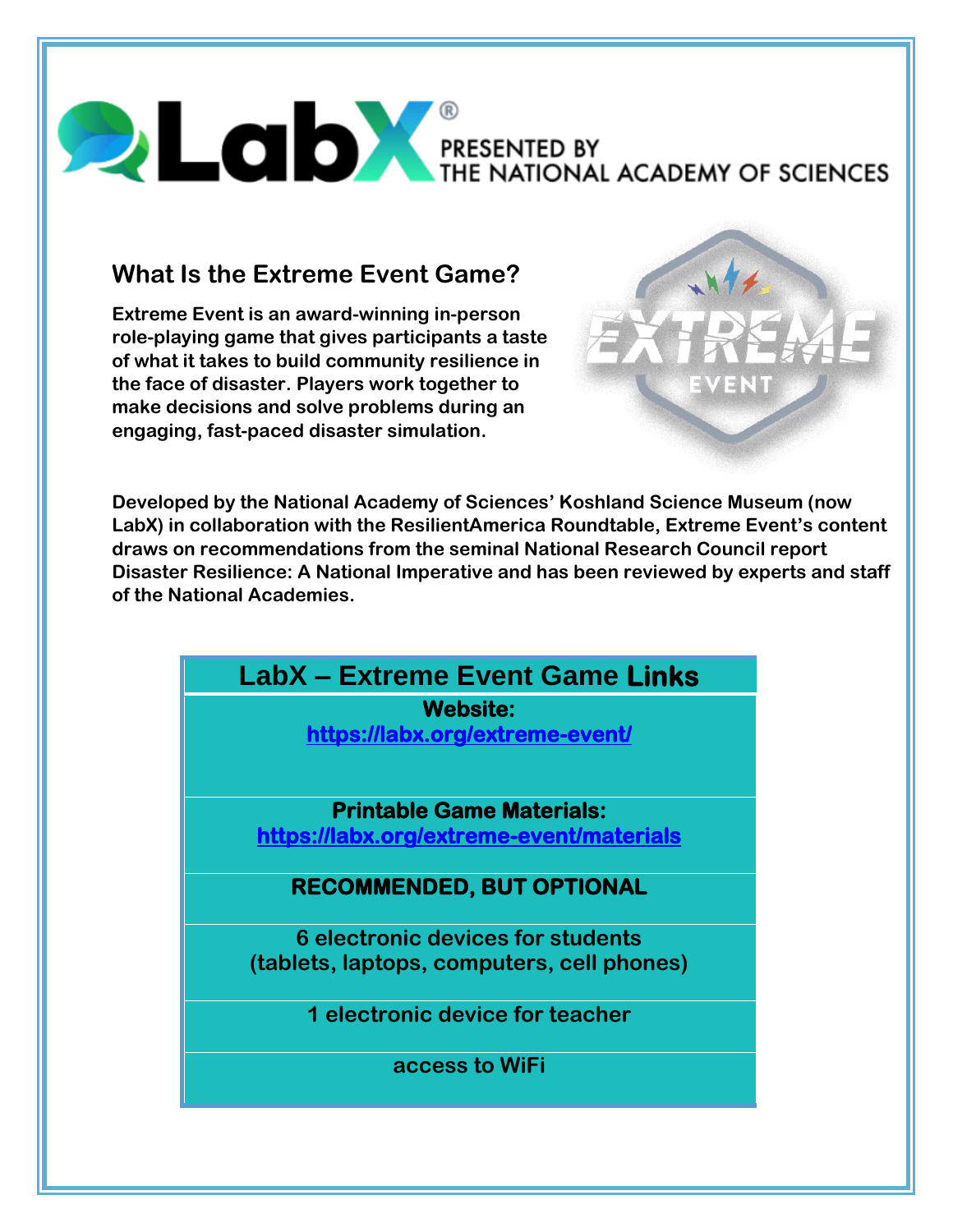

# **E** WEBQUEST

**A remote learning challenge for students from middle school through college**

**Disasters are a fact of life. By building more resilient individuals and communities, we can reduce the toll of these events and bounce back more quickly. This webquest stimulates critical thinking about how to prepare for disasters and increase resilience in communities.**

**This webquest is designed to engage and challenge students from middle school through college. Because disasters affect many facets of life, the content fits well with many subject areas, from science to social studies. Students use a variety of online resources including videos, games, and reference materials to gather information as they complete a series of activities. The webquest involves a combination of guided research, individual tasks, and group collaboration.**

#### **TEACHER GUIDE**

**[Teacher Guide](https://labx.org/wp-content/uploads/2021/01/0_TeacherGuide.pdf)**

**[Download MS Word Document](https://labx.org/wp-content/uploads/2021/01/0_TeacherGuide.docx)**

#### **STUDENT GUIDES**

**Module 1**

**[Know Your Risks](https://labx.org/wp-content/uploads/2021/01/1_StudentGuide_Know-Your-Risks.pdf)**

**[Download MS Word Document](https://labx.org/wp-content/uploads/2021/01/1_StudentGuide_Know-Your-Risks.docx)**

**Module 2**

**[Let's Get Ready](https://labx.org/wp-content/uploads/2021/01/2_StudentGuide_Lets-Get-Ready.pdf)**

**[Download MS Word Document](https://labx.org/wp-content/uploads/2021/01/2_StudentGuide_Lets-Get-Ready.docx)**